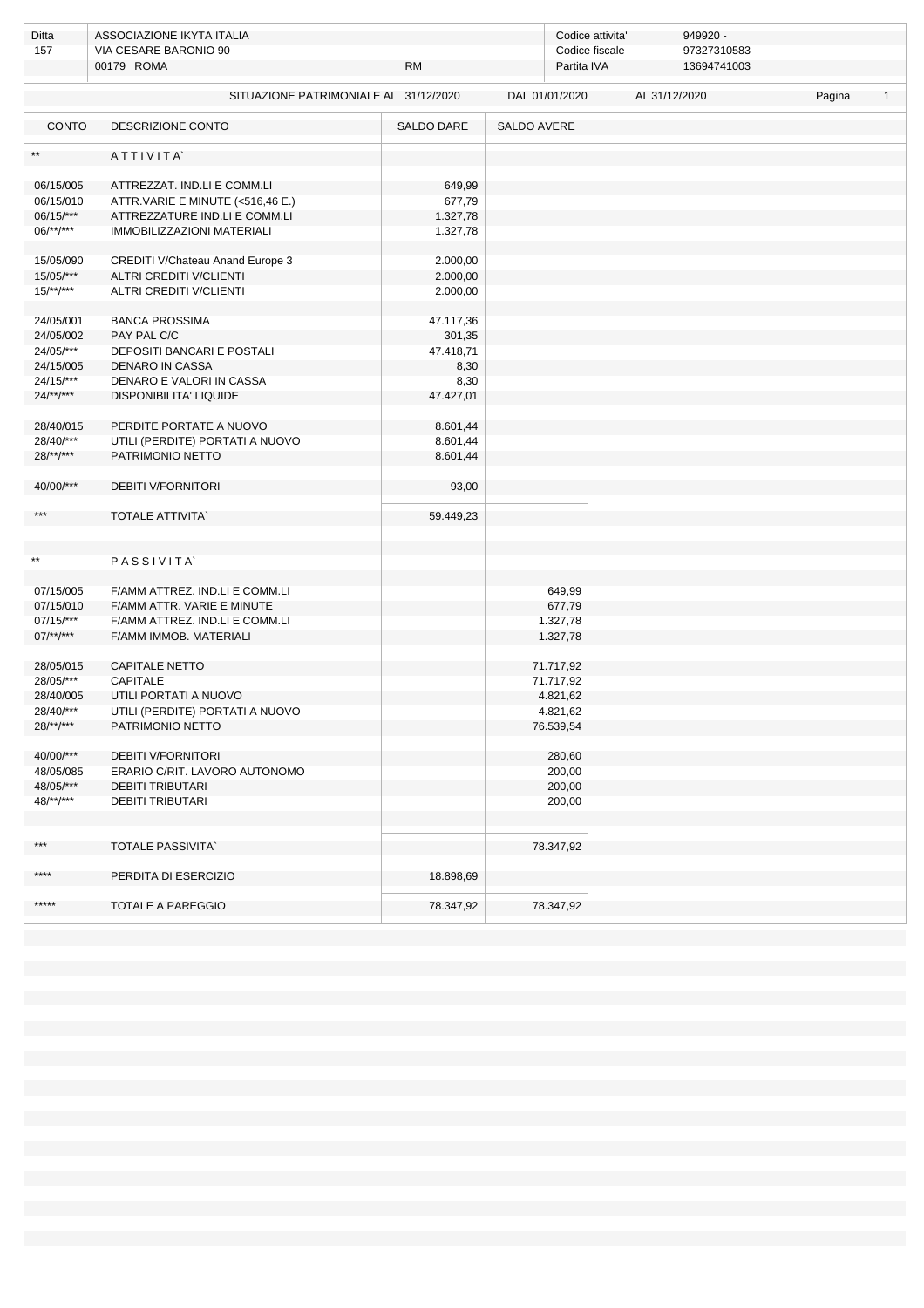| Ditta<br>157              | ASSOCIAZIONE IKYTA ITALIA<br>VIA CESARE BARONIO 90            |                  |             | 949920 -<br>Codice attivita'<br>97327310583<br>Codice fiscale |               |             |        |                |
|---------------------------|---------------------------------------------------------------|------------------|-------------|---------------------------------------------------------------|---------------|-------------|--------|----------------|
|                           | 00179 ROMA                                                    | <b>RM</b>        |             | Partita IVA                                                   |               | 13694741003 |        |                |
|                           | SITUAZIONE ECONOMICA AL 31/12/2020                            |                  |             | DAL 01/01/2020                                                | AL 31/12/2020 |             | Pagina | $\overline{2}$ |
| <b>CONTO</b>              | DESCRIZIONE CONTO                                             | SALDO DARE       | SALDO AVERE |                                                               |               |             |        |                |
| $\star\star$              | COSTI, SPESE E PERDITE                                        |                  |             |                                                               |               |             |        |                |
| 66/30/025                 | CANCELLERIA                                                   | 605,27           |             |                                                               |               |             |        |                |
| 66/30/***                 | <b>ALTRI ACQUISTI</b>                                         | 605,27           |             |                                                               |               |             |        |                |
| 66/**/***                 | COSTI P/MAT.PRI, SUSS., CON.E MER.                            | 605,27           |             |                                                               |               |             |        |                |
| 68/05/020                 | LAVOR.DI TERZI P/PROD.DI BENI                                 | 2.766,40         |             |                                                               |               |             |        |                |
| 68/05/021                 | LAVORAZ.DI TERZI P/PROD.SERVIZI                               | 2.294,77         |             |                                                               |               |             |        |                |
| 68/05/125                 | ASSICURAZ. NON OBBLIGATORIE                                   | 950,41           |             |                                                               |               |             |        |                |
| 68/05/184                 | COMPENSI LAV.OCCAS.ATTIN.ATTIV.                               | 4.625,00         |             |                                                               |               |             |        |                |
| 68/05/290                 | PUBBLICITA'                                                   | 4.514,00         |             |                                                               |               |             |        |                |
| 68/05/330                 | SPESE POSTALI E DI AFFRANCATURA                               | 288,56           |             |                                                               |               |             |        |                |
| 68/05/346                 | SPESE PER VIAGGI                                              | 34,50            |             |                                                               |               |             |        |                |
| 68/05/370                 | <b>ONERI BANCARI</b>                                          | 515,64           |             |                                                               |               |             |        |                |
| 68/05/386                 | TEN.PAGHE,CONT.,DICH.DA LAV.AUT.                              | 1.357,62         |             |                                                               |               |             |        |                |
| 68/05/502                 | RIMBORSO SPESE                                                | 1.767,93         |             |                                                               |               |             |        |                |
| 68/05/505                 | RIMB. QUOTA TANTRA                                            | 5.839,00         |             |                                                               |               |             |        |                |
| 68/05/515                 | <b>COMMISSIONI CARTA DI CREDITO</b>                           | 126,97           |             |                                                               |               |             |        |                |
| 68/05/618                 | AGGIORNAM. E CORSI PROF.                                      | 645,40           |             |                                                               |               |             |        |                |
| 68/05/845                 | SPESE SITO INTERNET                                           | 3.536,98         |             |                                                               |               |             |        |                |
| 68/05/***                 | <b>COSTI PER SERVIZI</b><br><b>COSTI PER SERVIZI</b>          | 29.263,18        |             |                                                               |               |             |        |                |
| $68$ /**/***              |                                                               | 29.263,18        |             |                                                               |               |             |        |                |
| 70/25/006                 | ROYALTIES DIR.D'AUT.BREV(SI STUD                              | 5.395,21         |             |                                                               |               |             |        |                |
| 70/25/***                 | ALTRI COST.PER GOD.BENI DI TERZI                              | 5.395,21         |             |                                                               |               |             |        |                |
| $70$ /**/***              | COSTI P/GODIMENTO BENI DI TERZI                               | 5.395,21         |             |                                                               |               |             |        |                |
| 84/05/070                 | <b>DIRITTI CAMERALI</b>                                       | 18,00            |             |                                                               |               |             |        |                |
| 84/05/501                 | <b>IMPOSTE E TASSE</b>                                        | 82,33            |             |                                                               |               |             |        |                |
| 84/05/502                 | <b>SPESE GENERALI</b>                                         | 305,41           |             |                                                               |               |             |        |                |
| 84/05/***                 | <b>IMPOSTE E TASSE</b>                                        | 405,74           |             |                                                               |               |             |        |                |
| 84/10/094                 | EROG. LIBERALI DEDUCIBILI                                     | 7.921,00         |             |                                                               |               |             |        |                |
| 84/10/096                 | EROGAZ.LIBERALI INDEDUCIBILI                                  | 1.600,00         |             |                                                               |               |             |        |                |
| 84/10/***<br>$84$ /**/*** | ALTRI ONERI DIVERSI DI GESTIONE<br>ONERI DIVERSI DI GESTIONE  | 9.521,00         |             |                                                               |               |             |        |                |
|                           |                                                               | 9.926,74         |             |                                                               |               |             |        |                |
| 88/20/046                 | <b>INTERESSI PASSIVI INDEDUCIBILI</b>                         | 50,08            |             |                                                               |               |             |        |                |
| 88/20/***                 | VERSO ALTRI (ONERI FINANZIARI)                                | 50,08            |             |                                                               |               |             |        |                |
| 88/**/***                 | INT. PASS.E ALTRI ONERI FINANZ.                               | 50,08            |             |                                                               |               |             |        |                |
|                           |                                                               |                  |             |                                                               |               |             |        |                |
| 95/10/005<br>$95/10$ /*** | <b>IMPOSTE ESERCIZI PRECEDENTI</b>                            | 331,00           |             |                                                               |               |             |        |                |
| $95/**/***$               | IMPOSTE ESERC.PRECEDENTI<br><b>ONERI STRAORDINARI</b>         | 331,00<br>331,00 |             |                                                               |               |             |        |                |
|                           |                                                               |                  |             |                                                               |               |             |        |                |
|                           |                                                               |                  |             |                                                               |               |             |        |                |
| $***$                     | <b>TOTALE COSTI</b>                                           | 45.571,48        |             |                                                               |               |             |        |                |
|                           |                                                               |                  |             |                                                               |               |             |        |                |
| 58/10/502                 | <b>ISCRIZIONE TANTRA</b>                                      |                  |             | 5.279,00                                                      |               |             |        |                |
| 58/10/503                 | <b>ISCRIZIONI IKYTA</b><br>ENTRATE ISTITUZIONALI DIVERSE      |                  |             | 7.180,00                                                      |               |             |        |                |
| 58/10/504<br>58/10/505    | ENTRATE GURUDAKSHINA                                          |                  |             | 91,00<br>218,00                                               |               |             |        |                |
| 58/10/517                 | <b>RICAVI</b>                                                 |                  |             | 7.620,00                                                      |               |             |        |                |
| 58/10/***                 | RICAVI DELLE PRESTAZ. - IMPRESE                               |                  |             | 20.388,00                                                     |               |             |        |                |
| 58/**/***                 | <b>RICAVI</b>                                                 |                  |             | 20.388,00                                                     |               |             |        |                |
|                           |                                                               |                  |             |                                                               |               |             |        |                |
| 64/05/100<br>64/05/115    | ABBUONI/ARROT. ATTIVI IMP.<br>SOPRAVVENIENZE ORDINARIE ATTIVE |                  |             | 6,00<br>14,79                                                 |               |             |        |                |
| 64/05/155                 | PROVENTI PER LIBERALITA'                                      |                  |             | 1.500,00                                                      |               |             |        |                |
| 64/05/518                 | <b>CONTRIBUTI DA TERZI</b>                                    |                  |             | 4.764,00                                                      |               |             |        |                |
| 64/05/***                 | ALTRI RICAVI E PROVENTI                                       |                  |             | 6.284,79                                                      |               |             |        |                |
| $64$ /**/***              | ALTRI RICAVI E PROVENTI                                       |                  |             | 6.284,79                                                      |               |             |        |                |
|                           |                                                               |                  |             |                                                               |               |             |        |                |
| ***                       | <b>TOTALE RICAVI</b>                                          |                  |             | 26.672,79                                                     |               |             |        |                |
| ****                      |                                                               |                  |             |                                                               |               |             |        |                |
|                           | PERDITA DI ESERCIZIO                                          |                  |             | 18.898,69                                                     |               |             |        |                |
| *****                     | TOTALE A PAREGGIO                                             | 45.571,48        |             | 45.571,48                                                     |               |             |        |                |